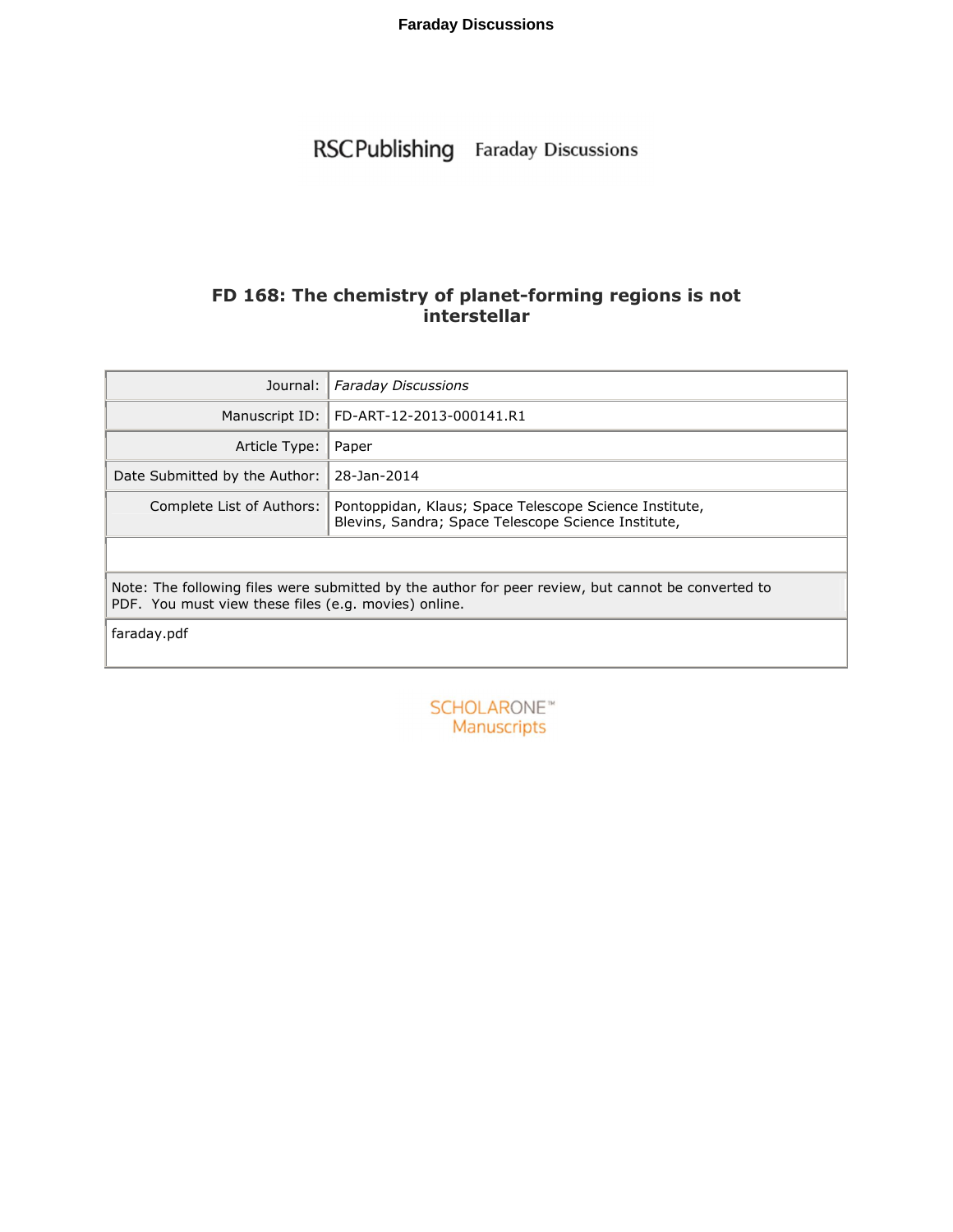CREATED USING THE RSC LaTeX PCCP ARTICLE TEMPLATE - SEE www.rsc.org/electronicfiles FOR DETAILS **PAPER** www.rsc.org/faraday\_d | Faraday Discussions

# The chemistry of planet-forming regions is not interstellar

Klaus M. Pontoppidan∗*<sup>a</sup>* and Sandra Blevins*a, b*

*Received Xth XXXXXXXXXX 20XX, Accepted Xth XXXXXXXXX 20XX First published on the web Xth XXXXXXXXXX 200X* DOI: 10.1039/c000000x

Advances in infrared and submillimeter technology have allowed for detailed observations of the molecular content of the planet-forming regions of protoplanetary disks. In particular, disks around solar-type stars now have growing molecular inventories that can be directly compared with both prestellar chemistry and that inferred for the early solar nebula. The data directly address the old question whether the chemistry of planet-forming matter is similar or different and unique relative to the chemistry of dense clouds and protostellar envelopes. The answer to this question may have profound consequences for the structure and composition of planetary systems. The practical challenge is that observations of emission lines from disks do not easily translate into chemical concentrations. Here, we present a preliminary two-dimensional radiative transfer model of RNO 90, a classical protoplanetary disk around a solar-mass star, and retrieve the concentrations of dominant molecular carriers of carbon, oxygen and nitrogen in the terrestrial region around 1 AU. We compare our results to the chemical inventory of dense clouds and protostellar envelopes, and argue that inner disk chemistry is, as expected, fundamentally different from prestellar chemistry. We find that the clearest discriminant may be the concentration of  $CO<sub>2</sub>$ , which is extremely low in disks, but one of the most abundant constituents of dense clouds and protostellar envelopes.

## 1 Introduction

Planets are ultimately built from matter that is inherited from diffuse gas in the interstellar medium. The chemical state of this material continuously evolves as it travels a complex path through a dense molecular cloud, protostellar envelope and protoplanetary disk. The elements in the material are differentially partitioned into gas and solids, and apart from a small contribution from nuclear reactions with stellar and cosmic radiation, their total abundances remain largely unchanged. Conversely, their molecular carriers, including those carrying the bulk of some elements, may change dramatically along this path, and depending on their volatility the local elemental abundances my be altered by hydrodynamic

This journal is © The Royal Society of Chemistry [year]

*<sup>a</sup> Space Telescope Science Institute, 3700 San Martin Drive, MD 21218, Baltimore, USA. Tel: +1 410 338 4744; E-mail: pontoppi@stsci.edu*

*<sup>b</sup> Catholic University of America*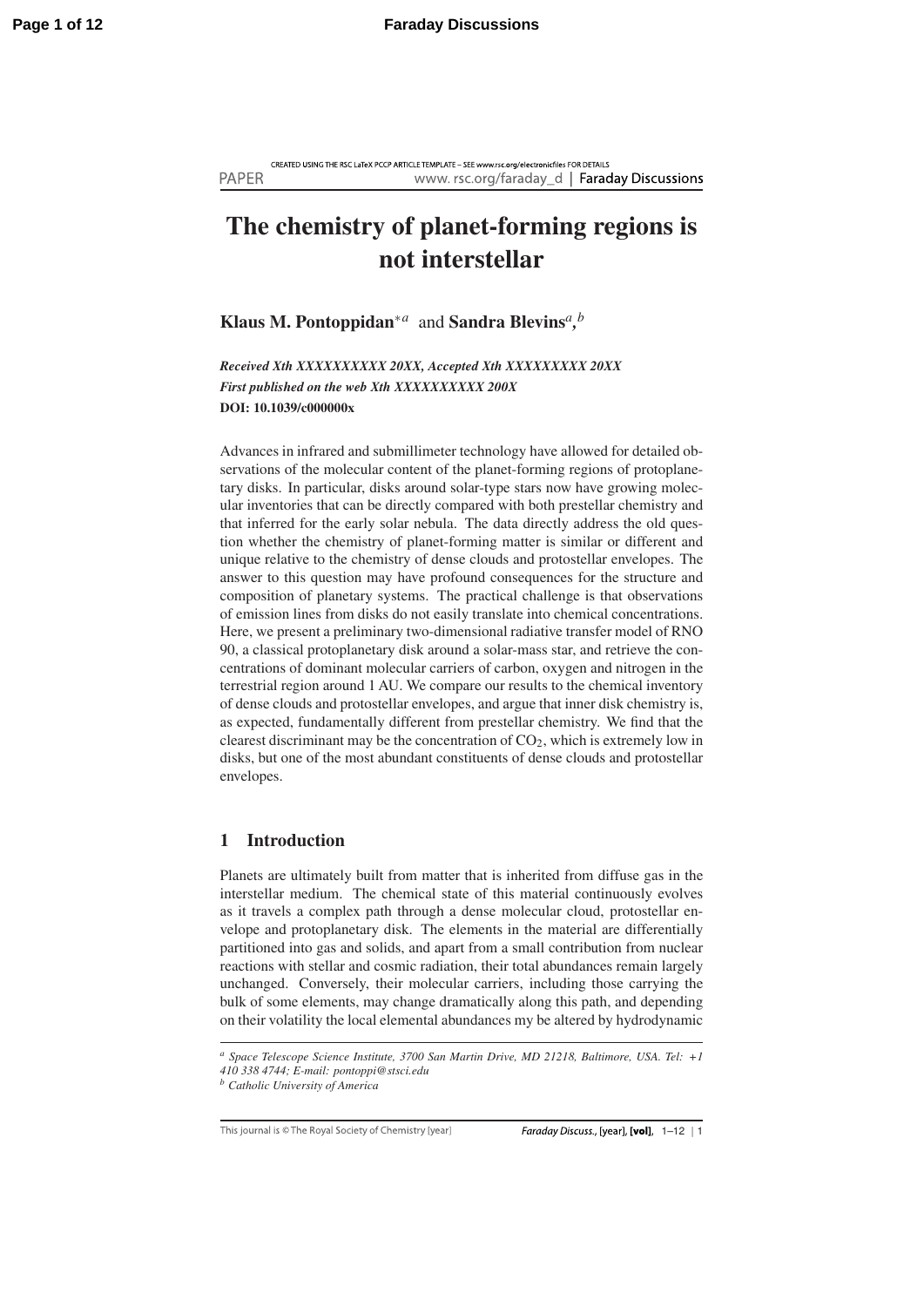transport processes  $1,2$ . This rich history of pre-planetary matter is validated by strong differences in chemical content of primitive chondrites from the 3 AU region of the solar nebula<sup>3</sup>, comets that formed beyond 10s of  $AU<sup>4</sup>$  and protostellar envelopes<sup>2</sup>.

If planet-forming chemistry, in bulk, is an active, local process, this means that exoplanetary systems, particularly terrestrial planets, are formed from material with chemical properties that are unlike those of their natal envelopes and, likely, cometary systems. This scenario would not be surprising, since, in the solar system, it has long been known that almost all of the matter within a few AU was subjected to temperatures sufficiently high to fundamentally alter its chemistry5. It is therefore of great interest to determine whether strong chemical evolution is also occuring in typical protoplanetary disks, not only in the case of refractory material<sup>6</sup> but also for ice-forming molecules such as water,  $CO<sub>2</sub>$ and volatile organics. A consequence of strong evolution is that prestellar-like chemistry cannot be used directly for input into planet formation models; their input must come from direct observations of protoplanetary disks in cooperation with thermo-chemical modeling applied to physical conditions relevant for inner disks.

In this paper, we consider the recent evidence that the inner planet-forming regions of protoplanetary disks (< 10 AU) have a radically different chemistry than that of the dense interstellar medium and the typical protostellar envelope. That the molecular emission from inner disks is indicative of an active chemistry has already been suggested, based on simple zero-dimensional calculations<sup>7</sup>, albeit with significant degeneracies 8. As one step toward eliminating such retrieval degeneracies, we are developing more sophisticated models, along with additional constraints. We present preliminary results using two-dimensional radiative transfer models to retrieve molecular abundances from planet-forming regions with greater accuracy than previously possible. Specifically, we will compare the molecular inventory obtained from dense clouds to that of the protoplanetary disk around RNO 90 – a classical T Tauri star of roughly 1 solar mass.

#### 1.1 The bulk chemistry of dense clouds in protostellar envelopes

Prior to the formation of the star and disk, nearly all of the CNO carriers are bound in the solid state, either as ices or in refractory silicates and carbon compounds <sup>9,10</sup>. CO, and possibly  $N_2$ , persists the longest in the gas-phase but even these freeze out at the lowest temperatures. Using infrared absorption spectroscopy toward background or young stars, a very accurate, and nearly complete, estimate of the molecular inventory in dense clouds has been compiled  $11$ . Interstellar ices are dominated by  $H_2O$  and CO but with large contributions  $CO_2$ ( $\sim$  25% relative to water), and occasionally CH<sub>3</sub>OH (up to 25%, but more typically 5%). The most abundant ice species are characterized by a remarkably universal chemical signatures, and the concentrations of e.g.,  $CO<sub>2</sub>$ ,  $CH<sub>4</sub>$  and various volatile organics do not vary by more than a factor of 2 within nearby quiescent dense molecular clouds<sup>2</sup>. There are some occasional exceptions to this characteristic "ice signature", including  $CH<sub>3</sub>OH<sup>9</sup>$ , but, generally speaking, dense cloud bulk ice chemistry is quite unique. As we shall see, perhaps  $CO<sub>2</sub>$ , one of the most

<sup>2 |</sup> Faraday Discuss., [year], [vol], 1-12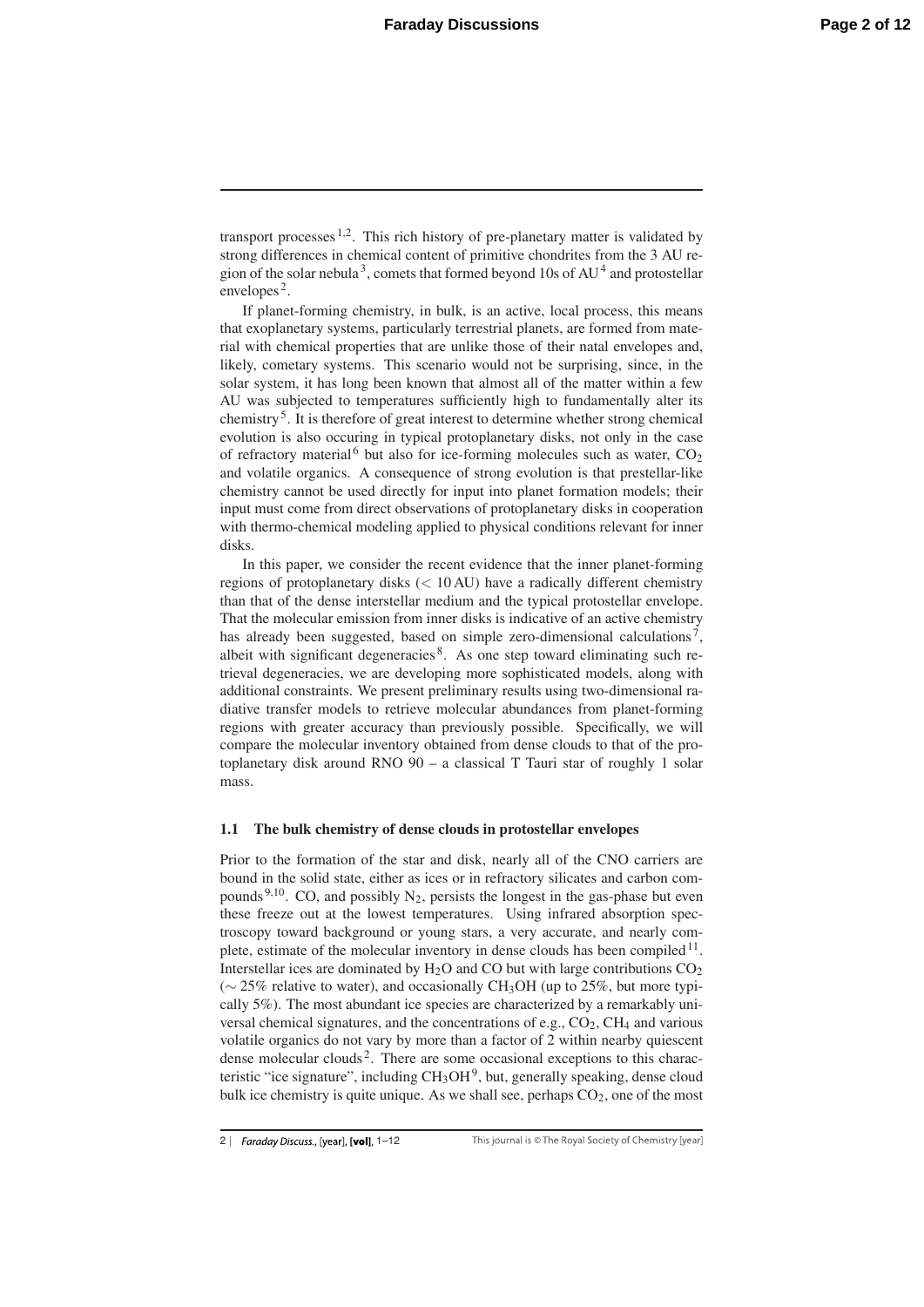stable cloud species, offers the strongest evidence that planet-forming chemistry is far from interstellar.

#### 1.2 Observations of water and organics in disks with Spitzer

To discuss similarities and differences in bulk chemistries among distinct stages in protostellar and planetary evolution it is important to have a relatively complete observational inventory to quantify the majority of the elemental constituents. A significant fraction of missing CNO could be an indication of either uncertain measurements, or that it is sequestered in a chemically and radiatively inactive reservoir. An example of the latter case could be where a gas-phase carrier is observed in a region where a significant part of the element is depleted in ices. It is well known that gas-phase observations of molecules in cold, dense clouds may provide little information on the bulk chemistry since most species are frozen out as ices. This is particularly a problem if geometric circumstances prevent the use of infrared absorption spectroscopy. For instance, the flattened structure of disks typically do not allow for a line of sight to line up with an infrared background source. However, at 1-2 AU in typical protoplanetary disks, ice condensation is much less of a problem, since gas and dust temperatures are hundreds of K or more, effectively preventing any ice formation.

The Spitzer Space Telescope obtained sensitive mid-infrared spectroscopy of hundreds of protoplanetary disks around young stars across the stellar mass range  $12-14$ . Many of the higher-quality spectra revealed a multitude of lines from many bulk carriers of the volatile elements carbon, oxygen and nitrogen<sup>7,15</sup>. The species that have so far been seen include  $H_2O$ , CO, HCN,  $C_2H_2$ , CO<sub>2</sub> and OH. The lines come from rovibrational states, or high rotational states in the case of water, with upper level energies ranging from a few hundred K to a few thousand  $K^{16}$ . Furthermore, the wavelength coverage was broad and provided strict upper limits on most molecules potentially carrying a significant fraction of the total elemental abundance of C, N and O. With these data sets it became possible to begin constructing a complete chemical inventory of planet-forming regions <sup>17</sup>.

#### 1.3 Previously derived inner disk concentrations

One challenge is that the Spitzer spectra do not resolve the individual lines, leading to strong line blending. In the analysis of the Spitzer spectra, sophisticated models were often considered over-powered, and relative molecular concentrations were therefore calculated using highly simplified "slab models", in which the disk is modeled as a dust-less slab of gas at rest with a single kinetic temperature and level populations in thermodynamic equilibrium (TE). While these assumptions unlikely to hold for protoplanetary disks, with the possible exception of TE, such models are usually able to reproduce the observed spectra of organics and water, at least over a limited wavelength range. Indeed, most slab models are in fact degenerate resulting in a wide range of allowed concentrations.

Carr & Najita  $2008^{12}$  used a slab model in which they allowed all of the parameters, a single temperature (T), column density (N), and surface emitting area (A), to be free. They found  $CO/H<sub>2</sub>O<sub>∼1</sub>$  and  $HCN/H<sub>2</sub>O$  of a few percent. Significantly, this required the emitting area of HCN to be much smaller than that of H<sub>2</sub>O, although the temperatures were about the same ( $\sim 600 \text{ K}$ ). CO<sub>2</sub>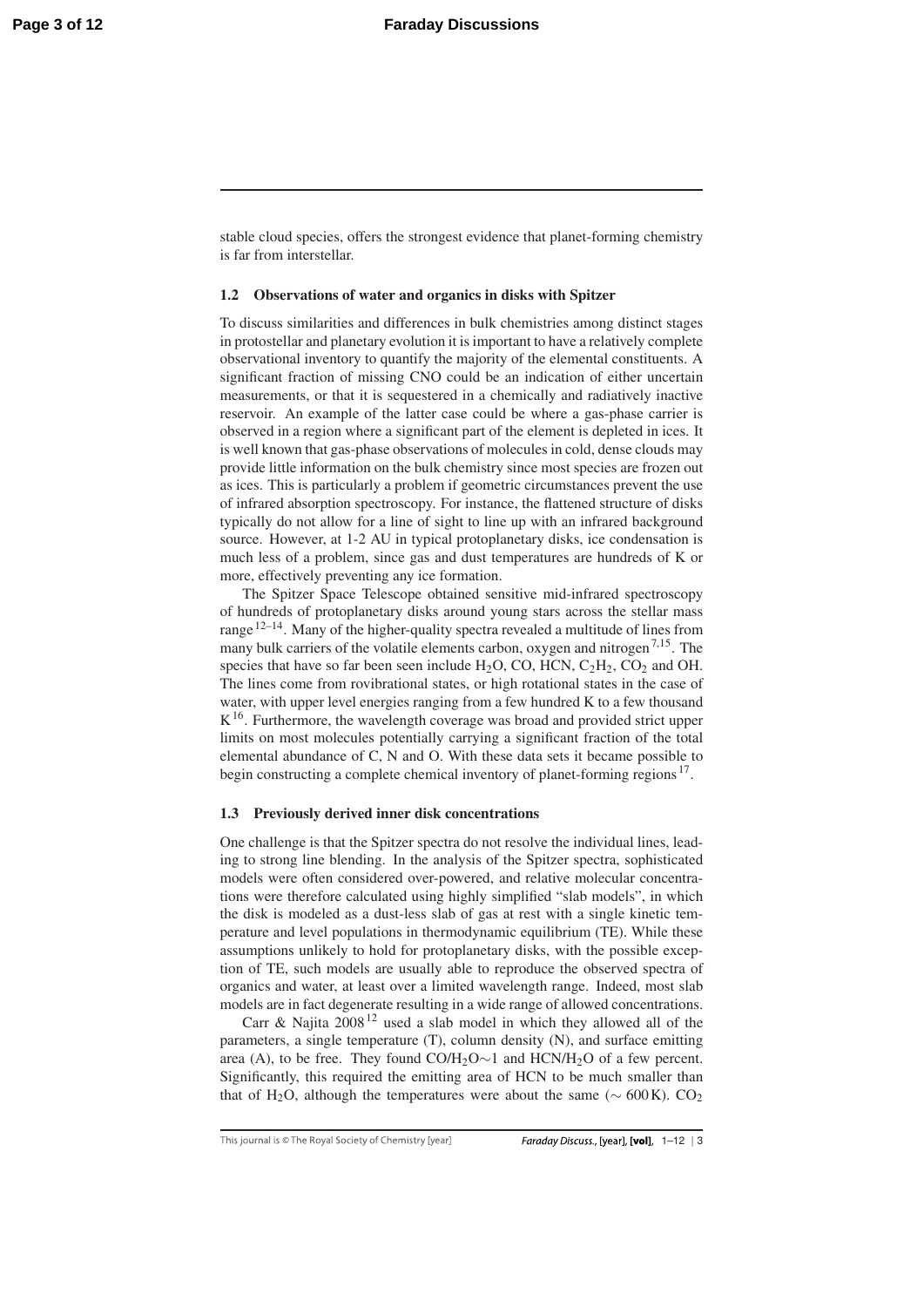was also found to have a smaller emitting area than that of  $H_2O$  but at a much lower temperature of ∼ 350K and a wide range of allowed concentrations, up to 15% but as low as 0.2%. Salyk et al.  $2011<sup>8</sup>$  did not allow all parameters to be free but fixed the emitting areas to that of water essentially assuming that the chemistry remains constant throughout the inner few AU of the disks resulting in similar CO/H<sub>2</sub>O ratios of  $\sim$  1, but much lower HCN/H<sub>2</sub>O ratios of 0.1% or less. Further, for  $CO_2$  the concentration was as low as  $0.1\%$ , but also found to be highly degenerate.

While arriving at different results the two studies are actually in general and quantitative agreement in that smaller emitting areas lead to higher column densities and vice versa. One problem is that in both cases there is no guarantee that the derived combination of temperatures and emitting areas are consistent with a disk temperature structure. This is the aspect that we now attempt to address; if a realistic disk structure is imposed will this eliminate some of the degenerate parameter space, and allow us to measure inner disk chemistries with precision high enough to determine whether they are different from those measured in protostellar envelopes?

## 2 Concentration retrieval using two-dimensional radiative transfer models

One possible way to limit the degeneracies of slab models is to require that all observed lines from all species are reproduced by a single two-dimensional disk structure in Keplerian rotation, with a self-consistent temperature structure. To this end, we use a two-dimensional radiative transfer model to retrieve the molecular concentrations from infrared spectroscopic observations to higher levels of accuracy than previously achieved with single-slab models. In particular, the higher-order model yields estimates for the absolute local concentration in the disk photospheres  $(n(X)/n(H))$ . The modeling procedure is based on the commonly used continuum radiative transfer code RADMC<sup>18</sup>, along with the line raytracer, RADLite<sup>19</sup>.

There are still a number of simplifying assumptions in order to keep the problem contained. For instance, we set the gas temperature to that of the dust which is a good approximation for the hydrogen column density of the molecular layer at mid-infrared wavelengths  $(> 10^{22})^{20}$ . For atomic species and highly optically thick transitions probing higher layers, this approximation would likely be less valid. Similarly, we assume that all molecular level populations, except for CO, are in thermodynamic equilibrium. This is generally justified by the high densities of the gas that form the lines ( $n \sim 10^8 - 10^{12}$  cm<sup>-3</sup>), although future studies should include a general non-LTE treatment to verify this assumption. The non-LTE calculations carried out for CO are based on the escape probability methodology of Woitke et al. 2009<sup>21</sup> and are described in greater detail by Lockwood et al., in prep. We also assume a constant gas-to-dust ratio that was increased from the canonical value of 100 to 500 to include some dust settling. Since the disk structure is fixed by dust emission (Blevins et al., in prep), a different choice of gas-to-dust ratio will simply scale the total disk mass as ∼ *g*2*d*/500 and the absolute chemical concentrations as ∼ 500/*g*2*d*. Relative concentrations are not affected.

<sup>4 |</sup> Faraday Discuss., [year], [vol], 1-12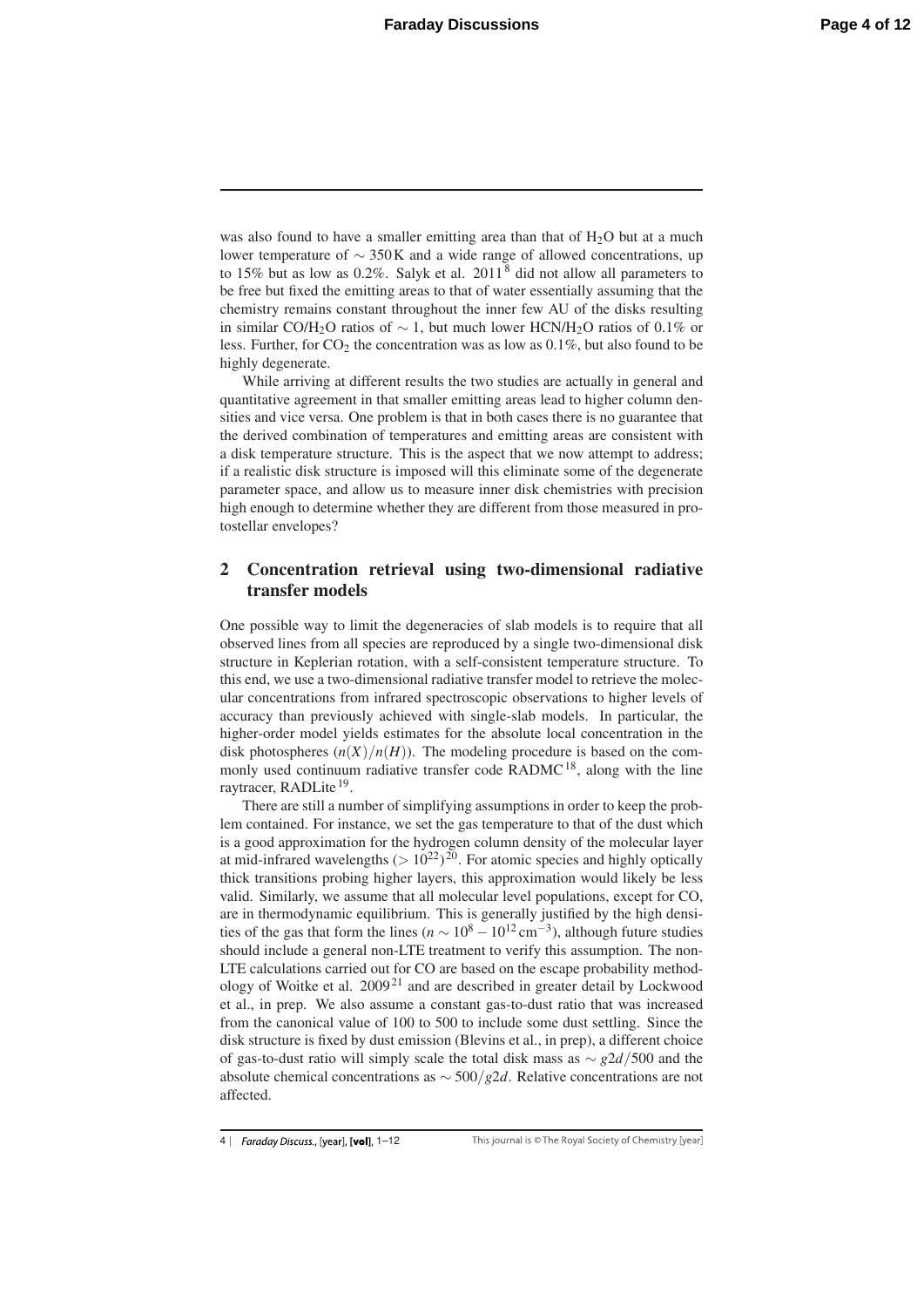#### 2.1 Modeling procedure

For a given disk, we begin by fitting the two-dimensional dust distribution to the observed spectral energy distribution (SED), after correcting for any interstellar extinction. The free parameters include the disk mass, the shape of the disk surface (the flaring index), and the height and radius of the disk. Optimization of these parameters results in a dust temperature and mean intensity spectrum at every location in the disk. Given the dust temperature model and a molecular concentration at every  $(R, z)$  point in the disk, line spectra are rendered with the raytracer, RADLite. In other investigations, the local molecular concentrations are often generated using a chemical model<sup>21</sup> but since we are interested in determining what the concentrations are, independent of any model, we parameterize the spatial concentration distribution using an inner and outer abundance, along with a transition radius. The transition radius could be synonymous with a snow line – the radius at which water or another molecule freezes out – or it could be a pure chemical boundary. The same methods were used to model the water vapor emission for TW Hya<sup>22</sup>.

Since we only fit two parameters for each molecule (the outer abundance can typically be set to 0 in this context), we can find the best solution by generating a grid of models on those two parameters and minimizing the difference between the model spectra and the data after matching their continua using an additive straight line to correct for any minor differences (∼ 10% in this case). Note that RADLite does carry out a self-consistent calculation of the dust continuum, but matching the model continuum to that of the broad band data to much better than 10% requires a great deal of fine tuning with little effect on the conclusions. Nevertheless, the immediate advantage of using a two-dimensional disk model, constrained by continuum observations, is that the temperature of the gas forming molecular lines is no longer a free parameter, as it is when using an otherwise unconstrained slab model. Further, the spectra due to each separate molecule are linked because they ultimately have to be produced by the same disk model. Using a slab model there are no such links, and each molecule is completely independent of another.

Altogether, we simultaneously model  $H_2O$ , CO, HCN,  $C_2H_2$  and CO<sub>2</sub>, accounting for about 2000 individually rendered lines and line-images in the covered spectral ranges.

#### 2.2 Example disk: RNO 90

Protoplanetary disks with strong molecular emission are common and since slab models produce very similar results for different sources<sup>8</sup>, we can choose any one as an example. In the future, more elaborate studies may include larger disk samples. For this paper we chose RNO 90, a young solar-mass star (G5) with strong water vapor emission in the mid-infrared. RNO 90 is located near (but not inside) the LDN 43 dark cloud roughly 10 degrees from the well-known ρ Ophiuchus young stellar cluster at a distance generally assumed to be that of the cluster of  $125 \text{ pc}^{23,24}$ . The disk is optically thick in the infrared at all radii, and there have been no detections of structural "complications" as seen in more evolved disks, such as TW Hya<sup>25</sup>, although RNO 90 is also not as thoroughly observed. The geometric parameters of the RNO 90 disk are summarized in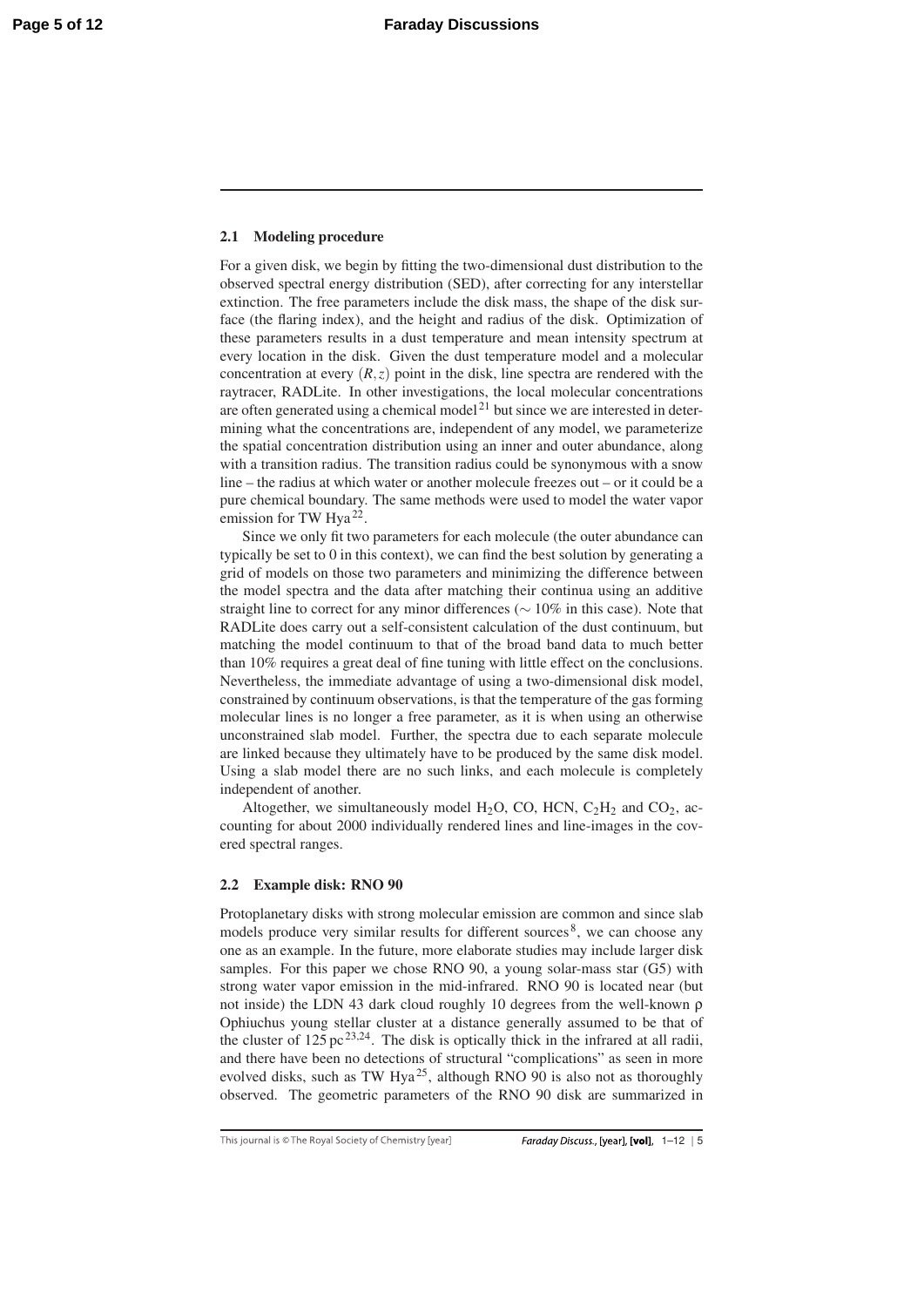Table 1.

Table 1 Two-dimensional model parameters for RNO 90

| Structural parameters          |                                        |                                |
|--------------------------------|----------------------------------------|--------------------------------|
| Stellar mass                   | $M_*$                                  | $1.5M_{\odot}$                 |
| Disk mass                      | $M_{\rm disk}$                         | $1.5 \times 10^{-2} M_{\odot}$ |
| Gas-to-dust ratio              | $M_{\rm gas}/M_{\rm dust}$             | 500                            |
| Outer radius                   | $R_{\text{out}}$                       | 150 AU                         |
| Flaring index                  | $\alpha$                               | 0.06                           |
| Dust sublimation temperature   | $T_{\rm sub}$                          | 1800K                          |
| $H2O$ inner concentration      | n(H <sub>2</sub> O)/n(H)               | $2.5 \times 10^{-3}$           |
| $H2O$ transition radius        | R(H <sub>2</sub> O)                    | 4 AU                           |
| $H2O$ outer concentration      | n(H <sub>2</sub> O)/n(H)               | $\Omega$                       |
| CO inner concentration         | n(CO)/n(H)                             | $7.5 \times 10^{-5}$           |
| CO transition radius           | R(CO)                                  | 4 AU                           |
| CO outer concentration         | n(CO)/n(H)                             | 0                              |
| $C2H2$ inner concentration     | n(C <sub>2</sub> H <sub>2</sub> )/n(H) | $10^{-5}$                      |
| $C2H2$ transition radius       | R(C <sub>2</sub> H <sub>2</sub> )      | $0.2 \text{ AU}$               |
| $C2H2$ outer concentration     | n(C <sub>2</sub> H <sub>2</sub> )/n(H) | $\Omega$                       |
| HCN inner concentration        | n(HCN)/n(H)                            | $7.5 \times 10^{-6}$           |
| <b>HCN</b> transition radius   | R(HCN)                                 | $0.5 \text{ AU}$               |
| <b>HCN</b> outer concentration | n(HCN)/n(H)                            | $6.5 \times 10^{-7}$           |
| $CO2$ inner concentration      | $n(CO_2)/n(H)$                         | $2.5 \times 10^{-7}$           |
| $CO2$ transition radius        | R(CO <sub>2</sub> )                    | 4 AU                           |
| $CO2$ outer concentration      | $n(CO_2)/n(H)$                         | $\overline{0}$                 |

#### 2.3 Observations

RNO 90 has one of the highest quality mid-infrared molecular spectra available 15, and has an increasing amount of geometric and structural information available, including submillimeter imaging<sup>26</sup>, Herschel spectroscopy<sup>27</sup>, as well as high resolution CO spectroscopy and spectro-astrometry<sup>28</sup>. Specifically, we use the 10-40  $\mu$ m Spitzer spectrum<sup>15</sup> (with a resolving power of 500 km s<sup>-1</sup>) in combination with the high resolution spectrum of the 4.7 *μ*m CO rovibrational band obtained with CRIRES (resolving power of  $\sim$  3 km s<sup>-1</sup>) on the Very Large Telescope<sup>28</sup>. The CO spectrum is highly complementary to the Spitzer spectrum, since the former fully resolved the line profiles and velocity structure, while the latter fails to resolve most individual lines. The details of the data reduction can be found in the references given.

Table 2 Comparison of observed relative molecular concentrations using different retrieval methods

|                            |                | Carr & Najita 2008, 2011       | Salyk et al. 2011    | RADLite            |
|----------------------------|----------------|--------------------------------|----------------------|--------------------|
| Model type                 | Band           | Slab                           | Slab with fixed area | $2D$ dust+gas      |
| n(CO)/n(H <sub>2</sub> O)  | v <sub>1</sub> | $0.63 + 0.2$                   | 0.79                 | 0.03               |
| $n(C_2H_2)/n(H_2O)$        | ٧٢             | $(1.0 \pm 0.5) \times 10^{-2}$ | $2.5 \times 10^{-4}$ | $4 \times 10^{-3}$ |
| n(HCN)/n(H <sub>2</sub> O) | $v_2$          | $(8 \pm 5) \times 10^{-2}$     | $1.6 \times 10^{-3}$ | $3 \times 10^{-3}$ |
| $n(CO_2)/n(H_2O)$          | V٥             | $(8+7\times10^{-2}$            | $8 \times 10^{-4}$   | $1 \times 10^{-4}$ |

6 | Faraday Discuss., [year], [vol], 1-12

This journal is © The Royal Society of Chemistry [year]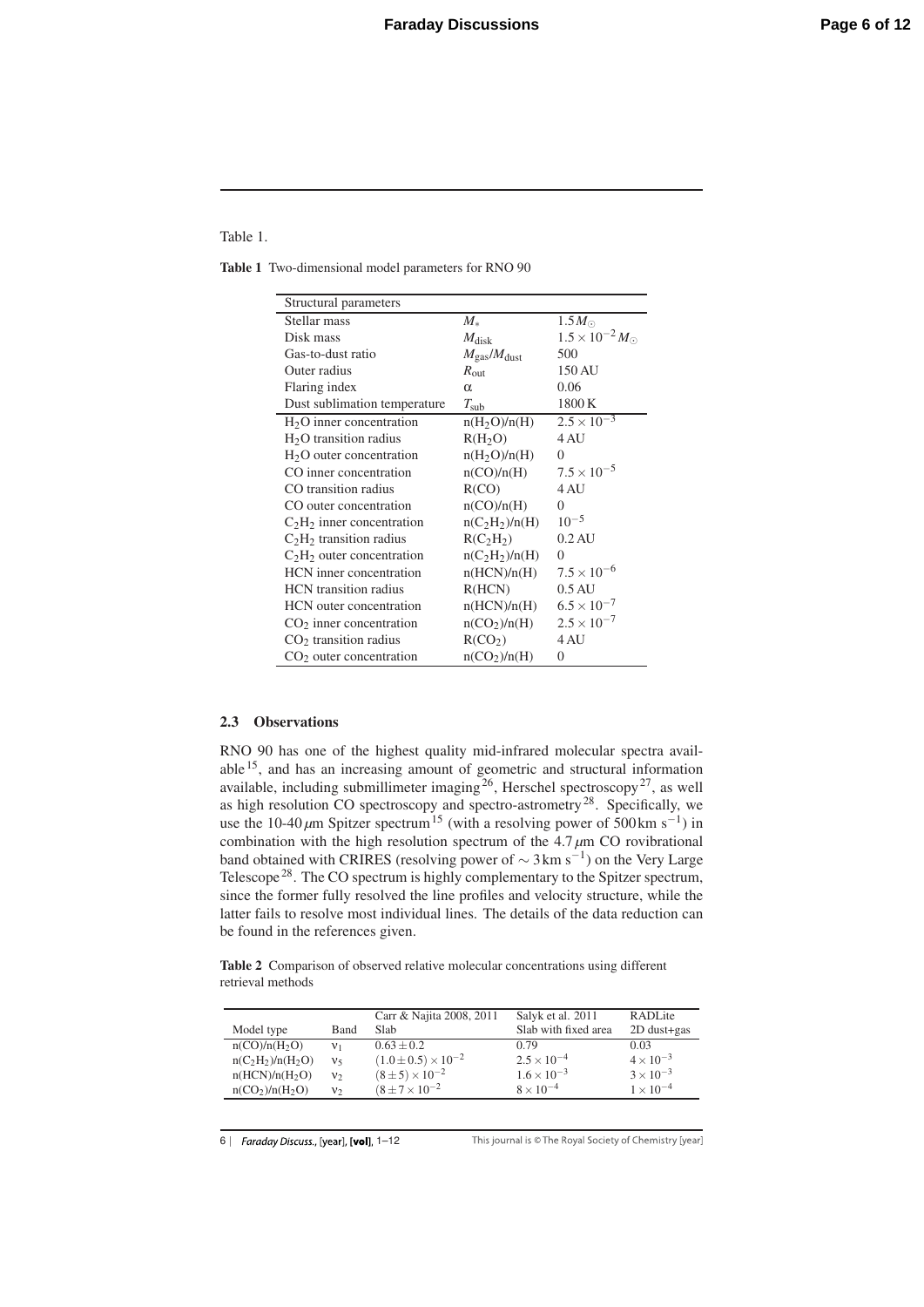## 3 The observed inner disk chemistry of RNO 90

The infrared spectrum of RNO 90 is typical in that it shows strong emission lines from, at least, CO,  $H_2O$ , OH,  $C_2H_2$ , HCN and CO<sub>2</sub>. We first fit a water model to the many water lines in the 10-16 *μ*m region. There are sufficient numbers of water lines to fit a more detailed radial structure, but to limit the scope of this paper, we use a simple step function with a sharp phase transition at the snow line. For RNO 90, this occurs at 2 AU in the mid-plane and roughly at 4 AU nearer to the surface. Note that most of the lines considered have high enough upper level energies that they predominantly trace the region well inside 4 AU. Thus, the water model is not sensitive to the exact choice of boundary. Once the water model parameters are fixed, we fit the other molecular species, one at a time, to their major spectral bands as indicated in Figures 1 and 2. The absolute concentrations are listed in Table 1, and the relative (to water) concentrations are shown in Table 2, where they are compared to the column density values from different slab models.



Fig. 1 Best-fitting two-dimensional model of the Spitzer mid-infrared spectrum of the RNO 90 protoplanetary disk. The continuum of the model has been additively adjusted by ∼ 10% to match the observations exactly.The total spectrum is overplotted on the data, while model spectra of the individual species (HCN,  $C_2H_2$  and  $CO_2$ ) are offset, for clarity. Unmarked model features are due to water.

#### 3.1 CO

The CO rovibrational lines, which are fully velocity-resolved by CRIRES, are fit without degeneracies. Their profiles and strengths are matched well by the structural model of RNO 90, which supports our choice of inner disk structure (see Figure 2). One departure is that the *v* = 2−1 line profiles are more double-peaked than the data. This may likely be corrected by adopting a smooth transition of the inner disk edge, rather than the sharp inner edge used by RADMC. The inner disk CO/H model concentration is  $7.5 \times 10^{-5}$ , which is very close to the canonical value supported by thermo-chemical models 29. This also matches the

This journal is © The Royal Society of Chemistry [year]

Faraday Discuss., [year], [vol], 1-12 | 7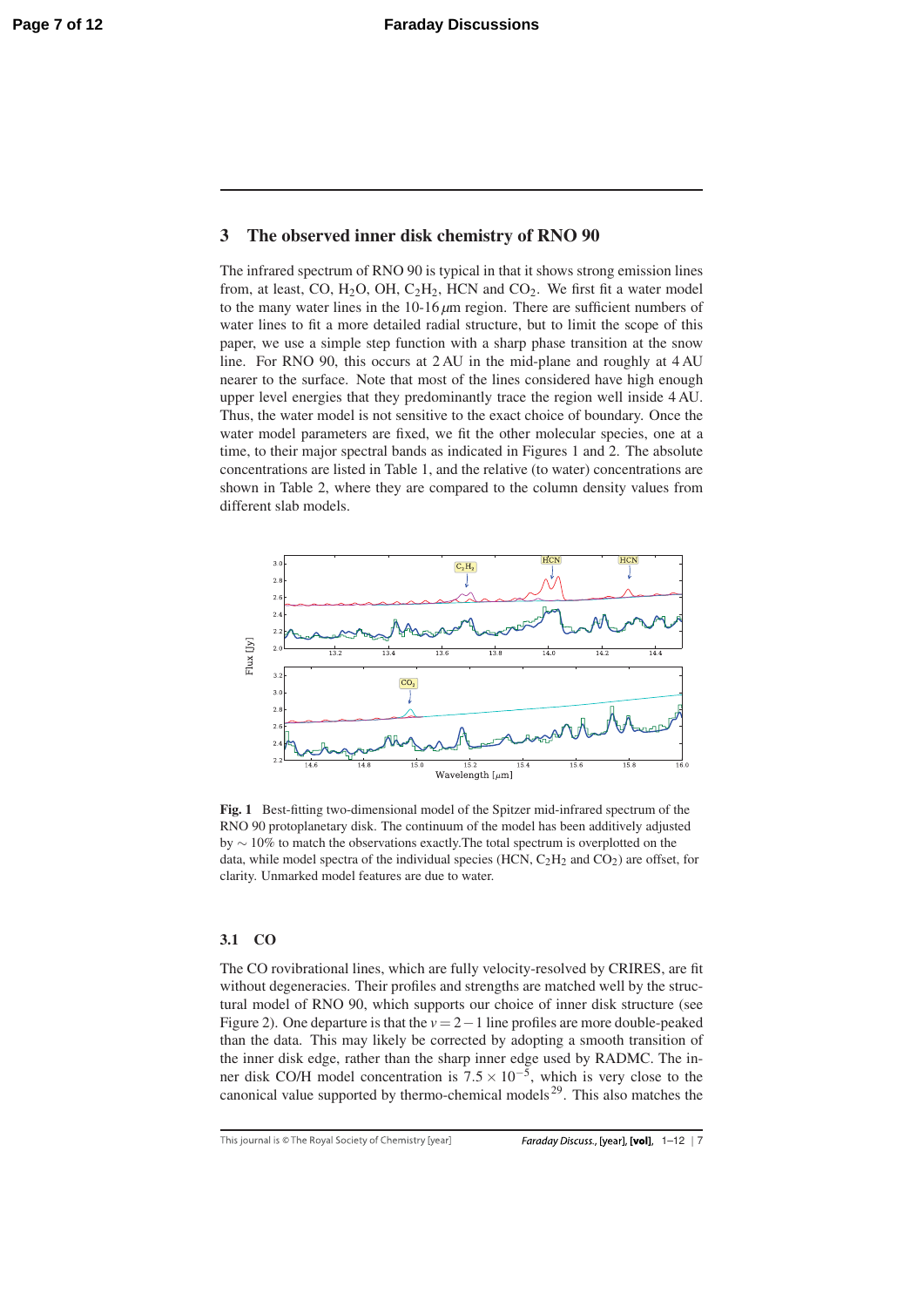

Fig. 2 As in Figure 1, but for the rovibrational CO fundamental band, as observed with CRIRES. The double-peaked line structure is due to the Keplerian rotation of the disk. The top panel shows the line profiles, while the lower panel shows a wider view of the CO fundamental spectrum. The broad lines at 4.655 and 4.673 *μ*m are due to atomic hydrogen.

abundance of dense clouds in the interstellar medium<sup>30</sup>. That the CO concentrations are so close to canonical supports the absolute values derived for other chemical species formed in the same gas.

#### 3.2 HCN

In the case of HCN, which has a spectrally resolved Q branch band structure, the model fit is definite. Conversely, the slab models are degenerate between optically thick, high column density parameters and optically thin, high temperature parameters 8. Since the temperature distribution is fixed in our 2D model, we find that the HCN emission must be optically thick. To reproduce the total band strength we are driven toward a model in which the HCN emission is much closer to the star than the water emission. Further, the HCN bands (near 14.0 and 14.28 *μ*m) cannot be fit simultaneously with a constant abundance model. Thus, in the case of HCN, we impose a boundary around 0.5 AU, with a high concentration on the inside of the boundary, and a slightly lower concentration outside; both regions contribute significantly to the combined HCN emission spectrum.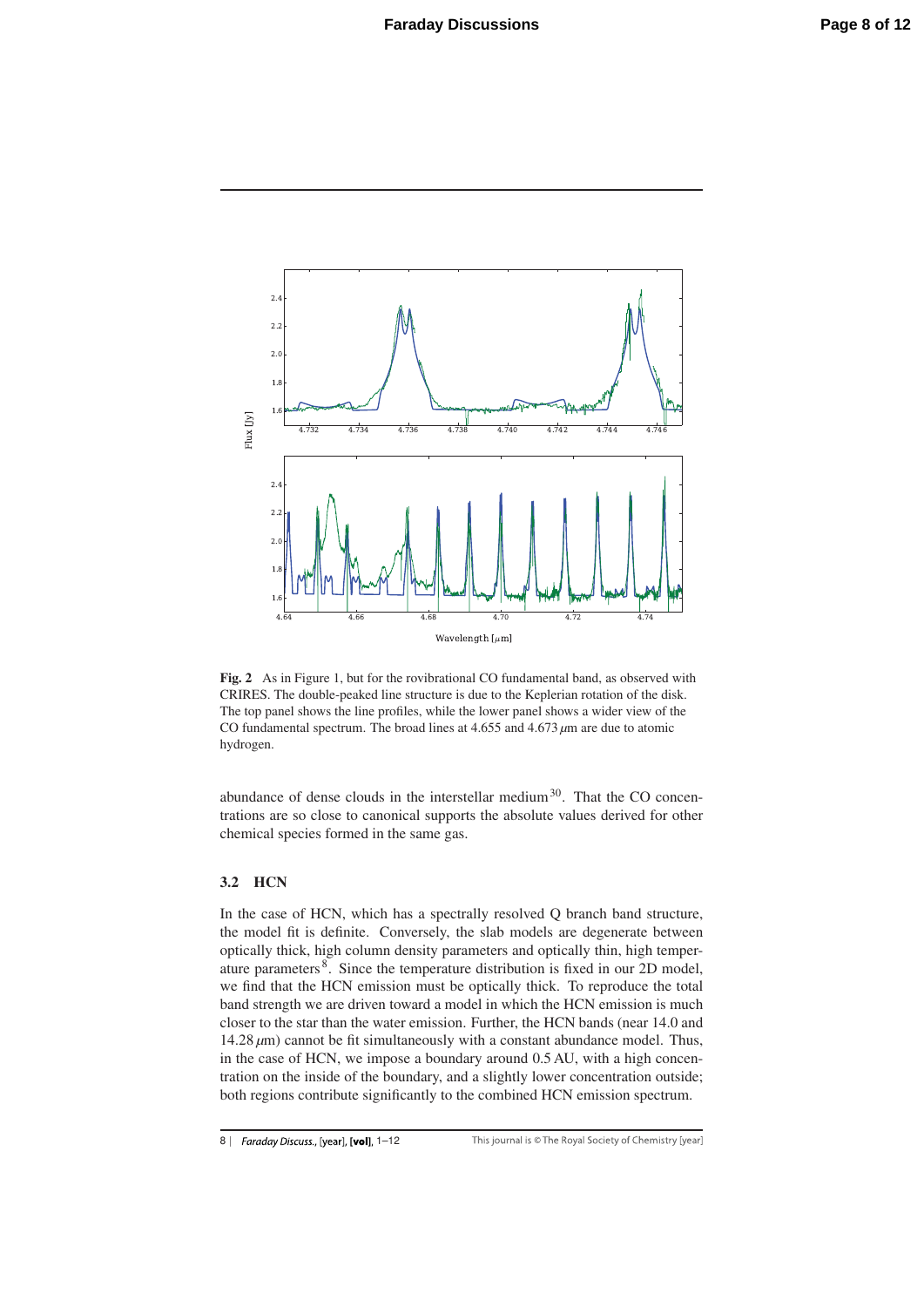### 3.3  $C_2H_2$

 $C<sub>2</sub>H<sub>2</sub>$  behaves like HCN, only with a greater difference between the inner and outer abundances. The band shape seems to requires a very high concentration in the innermost region of the disk (the current model uses 0.2 AU). The band is not as well resolved or as strong as the HCN band in RNO 90, so the  $C_2H_2$ parameters are still uncertain, even with the two-dimensional model.

#### 3.4  $CO<sub>2</sub>$

 $CO<sub>2</sub>$  is a particularly interesting case. The  $CO<sub>2</sub>$  Q branch is not spectrally resolved, but it can be fit sufficiently with a constant concentration defined throughout the disk (out to the water transition radius of 4 AU). The best fitting concentration has a very low value of  $10^{-4}$  relative to water. Analogous to the slab models, the maximum concentration can be increased by introducing a radial chemical boundary, beyond which the concentration drops to 0 (or a very low value). However, even if the transition radius is set very low, there is still a large area of the disk where the  $n(CO_2)/n(H_2O)$  concentration is several orders of magnitude below the dense cloud/protostellar value of 0.25. It is difficult to explain this if the inner disk volatiles are directly derived, without chemical alteration, from evaporating icy bodies that were originally formed at low temperatures in the outer disk or in a protostellar envelope.



Fig. 3 Vertically integrated molecular column densities as a function of disk radius. The observations trace only a small fraction (∼0.1%) of the total column included in the disk, so the values of the figure should be considered an extrapolation.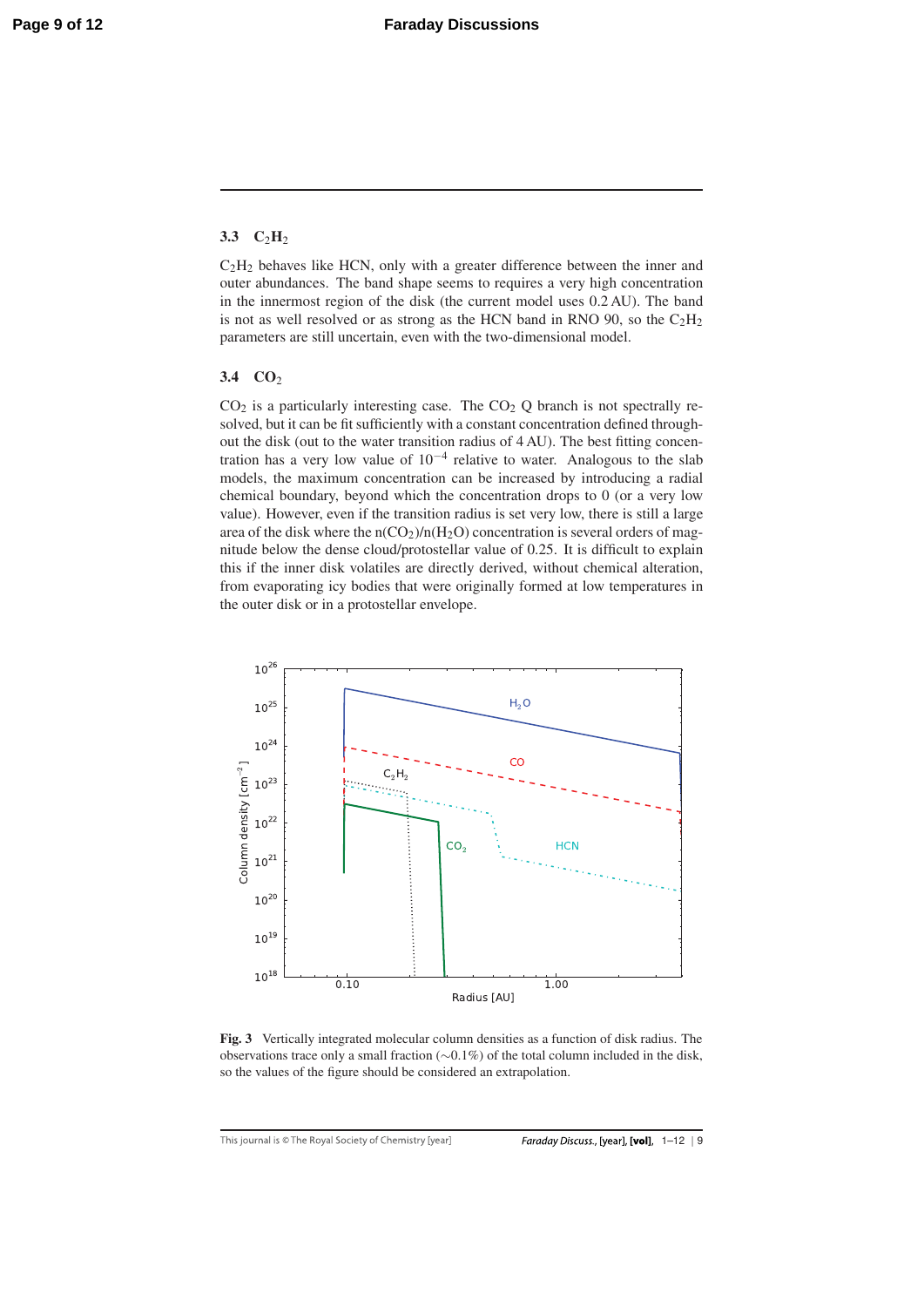#### 4 Discussion

It is clear from the derived molecular concentrations that they do not resemble those of prestellar ices. In particular  $CO<sub>2</sub>$  has much lower concentrations in disks. This is in particularly stark contrast to the nearly universal (within a factor 2) concentration of  $25\%$  CO<sub>2</sub> relative to water in low-mass star forming regions<sup>31</sup>.

Conversely, thermochemical models predict relatively low  $CO<sub>2</sub>$  concentrations 20,32 in the planet-forming regions of protoplanetary disks. Indeed, the high concentration of  $CO<sub>2</sub>$  (and other species) in interstellar ices has long been seen as strong evidence for the action of surface chemistry $33$ . The model concentrations of HCN also tend to be low, with most of the nitrogen carried by  $N_2$  in the inner disk. As can be seen from the absolute concentrations (relative to H) listed in Table 3, some of the observed values are consistent with gas-phase thermochemical models. The exceptions are water, which is more abundant by as much as an order of magnitude, and  $C_2H_2$ , which is observed to be several orders of magnitude more abundant.

One potential way of explaining the increase of the water concentration (beyond what is possible with the solar abundance of oxygen –  $\sim$  4 × 10<sup>-4</sup> from<sup>34</sup>) is if the water has been been preferentially enriched by advection (inwards migration of icy bodies against the disk pressure gradient)<sup>1</sup>. Such bodies might be preferentially water-rich, if they formed outside the water snow line, but inside the  $CO<sub>2</sub>$ , HCN and CO lines. This was proposed by Banzatti et al. 2013<sup>35</sup> to explain the high water column densities suggested by some slab models. Alternately, we may have underestimated the gas-to-dust ratio. Increasing this will place higher column densities into the line formation region, and therefore decrease the absolute concentrations, bringing water into the canonical range, but suppressing  $CO<sub>2</sub>$  and HCN below the thermochemical models.

It is arguably less surprising that the relative concentrations indicate a very different chemistry from those of ices, even if material ultimately originate in evaporating icy bodies. This could be related to the extremely short chemical time scales at the relevant temperatures and densities.<sup>36</sup> note that the timescale for gas-phase chemistry in the molecular layer of the inner disk is extremely fast (< 1 hour inside 10 AU). The same region is somewhat shielded from direct irradiation by ultra-violet photons from the central star and accretion shock that photochemistry timescales are likely somewhat longer (> 1 year).

Another aspect that we have not addressed by modeling a single source is the known strong dependence of the chemistry on stellar type. Hot young stars (Herbig Ae) have disks with weak or absent molecular infrared emission<sup>15</sup>, while disks around very low-mass stars have weak water, but strong organic lines  $37$ . A common two-dimensional model, such as that presented here, is needed to derive comparable chemical concentrations, and get a complete picture of protoplanetary chemistry across the stellar mass range.

It seems that whichever way we look at the data, the chemistry of inner disks does not appear to be reflective of a protostellar origin. We would not expect to see strong water emission at the lower canonical water abundance, but would have expected to see a very strong  $CO<sub>2</sub>$  feature. Other species would also show strong features at prestellar abundances, including  $CH<sub>3</sub>OH$  and  $NH<sub>3</sub>$ , but are yet to be seen<sup>38</sup>. However, it is very likely that new and interesting chemistry will

<sup>10 |</sup> Faraday Discuss., [year], [vol],  $1-12$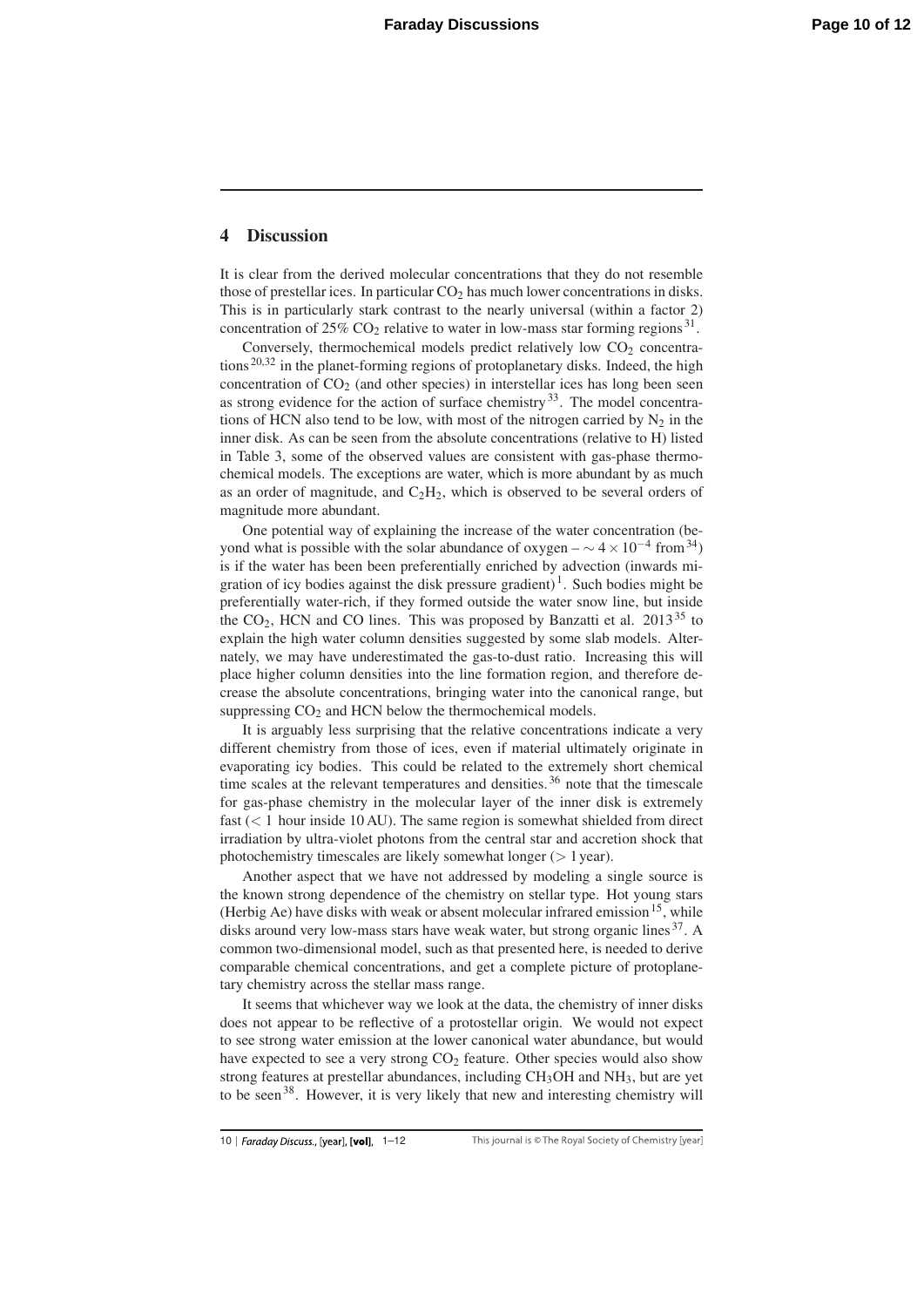appear in the mid-infrared once we have space-based spectroscopy at higher spectral resolution (such as will be available with the James Webb Space Telescope). With such data we will be in a better position to understand what indeed drives planet-forming chemistry, knowing that inner disks are highly active chemical factories.

Table 3 Comparison of the observed absolute molecular concentrations with thermochemical disk models at 1 AU

|                     | Willacy & Woods $2009^{32}$ | Najita et al. $2011^{20}$ | RADLite (this paper) |
|---------------------|-----------------------------|---------------------------|----------------------|
| $n(H_2O)$           | $1.4 \times 10^{-4}$        | $10^{-6} - 10^{-4}$       | $5 \times 10^{-3}$   |
| n(CO)               | $2.2 \times 10^{-5}$        | $10^{-4}$                 | $7.5 \times 10^{-5}$ |
| $n(C_2H_2)$         | $7.2 \times 10^{-7}$        | $10^{-10} - 10^{-8}$      | $1 \times 10^{-5a}$  |
| n(HCN)              | $5.1 \times 10^{-6}$        | $10^{-7}$                 | $5 \times 10^{-6}$   |
| n(CO <sub>2</sub> ) | $1.4 \times 10^{-6}$        | $10^{-10} - 10^{-7}$      | $2.5 \times 10^{-7}$ |

 $a$  The  $C_2H_2$  concentration is valid inside 0.2 AU. Outside of this, it is at least an order of magnitude lower.

## Acknowledgements

This work is based in part on observations made with the Spitzer Space Telescope, which is operated by the Jet Propulsion Laboratory, California Institute of Technology under a contract with NASA. Support for this work was provided by NASA through an award issued by JPL/Caltech. Based in part on observations made with ESO Telescopes at the La Silla Paranal Observatory under programme ID 179.C-0151.

#### References

- 1 F. J. Ciesla and J. N. Cuzzi, *Icarus*, 2006, 181, 178–204.
- 2 K. I. Oberg, A. C. A. Boogert, K. M. Pontoppidan, S. van den Broek, E. F. van Dishoeck, S. Bot- ¨ tinelli, G. A. Blake and N. J. Evans, II, *ApJ*, 2011, 740, 109.
- 3 E. R. D. Scott, *Annual Review of Earth and Planetary Sciences*, 2007, 35, 577–620.
- 4 M. J. Mumma and S. B. Charnley, *Annu. Rev. Astron. Astrophys.*, 2011, 49, 471–524.
- 5 L. Grossman, *Geochim. Cosmochim. Acta*, 1972, 36, 597–619.
- 6 R. van Boekel, M. Min, C. Leinert, L. B. F. M. Waters, A. Richichi, O. Chesneau, C. Dominik, W. Jaffe, A. Dutrey, U. Graser, T. Henning, J. de Jong, R. Köhler, A. de Koter, B. Lopez, F. Malbet, S. Morel, F. Paresce, G. Perrin, T. Preibisch, F. Przygodda, M. Scholler and M. Wittkowski, ¨ *Nature*, 2004, 432, 479–482.
- 7 J. S. Carr and J. R. Najita, *ApJ*, 2011, 733, 102.
- 8 C. Salyk, K. M. Pontoppidan, G. A. Blake, J. R. Najita and J. S. Carr, *ApJ*, 2011, 731, 130.
- 9 K. M. Pontoppidan, E. F. van Dishoeck and E. Dartois, *A&A*, 2004, 426, 925–940.
- 10 D. C. B. Whittet, *ApJ*, 2010, 710, 1009–1016.
- 11 A. C. A. Boogert, K. M. Pontoppidan, C. Knez, F. Lahuis, J. Kessler-Silacci, E. F. van Dishoeck, G. A. Blake, J.-C. Augereau, S. E. Bisschop, S. Bottinelli, T. Y. Brooke, J. Brown, A. Crapsi, N. J. Evans, II, H. J. Fraser, V. Geers, T. L. Huard, J. K. Jørgensen, K. I. Oberg, L. E. Allen, P. M. ¨ Harvey, D. W. Koerner, L. G. Mundy, D. L. Padgett, A. I. Sargent and K. R. Stapelfeldt, *ApJ*, 2008, 678, 985–1004.
- 12 J. S. Carr and J. R. Najita, *Science*, 2008, 319, 1504–.
- 13 C. Salyk, K. M. Pontoppidan, G. A. Blake, F. Lahuis, E. F. van Dishoeck and N. J. Evans, II, *ApJL*, 2008, 676, L49–L52.

This journal is © The Royal Society of Chemistry [year]